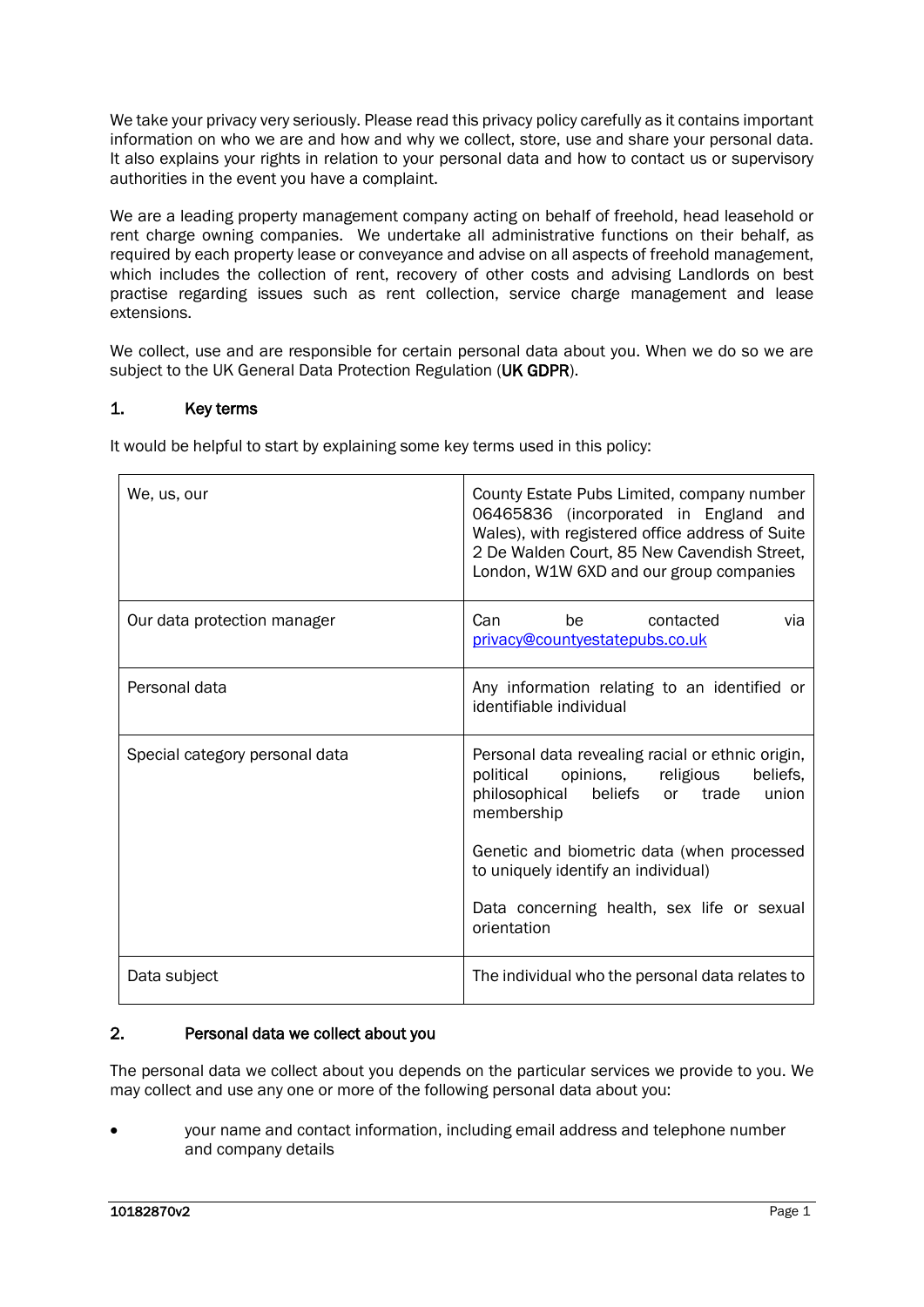- information to check and verify your identity, e.g. your date of birth, copy passports and home address details
- your gender, if you choose to give this to us
- location data, if you choose to give this to us
- your billing information, transaction and payment card information
- information to enable us to undertake credit or other financial checks on you
- mortgage and bank details

We collect and use this personal data for the purposes described in the section 'How and why we use your personal data' below. If you do not provide personal data we ask for, it may delay or prevent us from providing services to you.

### 3. How your personal data is collected

We collect most of this personal data directly from you—in person, by telephone, text or email. However, we may also collect information:

- from publicly accessible sources, e.g. Companies House or HM Land Registry;
- from third party property developers and their agent or solicitor;
- from publicly accessible sources of any County Court Judgements / Bankruptcy orders;
- directly from a third party, e.g.:
	- sanctions screening providers;
	- **credit reference agencies;**
	- solicitors with whom we are dealing in connection with you;
	- collection agents;
	- your landlord;
	- your managing agent; and
	- customer due diligence providers.
- from a third party with your consent, e.g. your bank, building society
- 4. How and why we use your personal data

Under data protection law, we can only use your personal data if we have a proper reason, e.g.:

- where you have given consent;
- to comply with our legal and regulatory obligations;
- for the performance of a contract with you or to take steps at your request before entering into a contract; or
- for our legitimate interests or those of a third party.

A legitimate interest is when we have a business or commercial reason to use your personal data, so long as this is not overridden by your own rights and interests. We will carry out an assessment when relying on legitimate interests, to balance our interests against your own.

The table below explains what we use your personal data for and why.

| What we use your personal data for                    | Our reasons                                                                               |
|-------------------------------------------------------|-------------------------------------------------------------------------------------------|
| other sums due under the lease, contacting   contract | Providing services to you which may include   To perform our contract with you or to take |
| you in relation to other lease administration         | issuing demands and reminders for rent and   steps at your request before entering into a |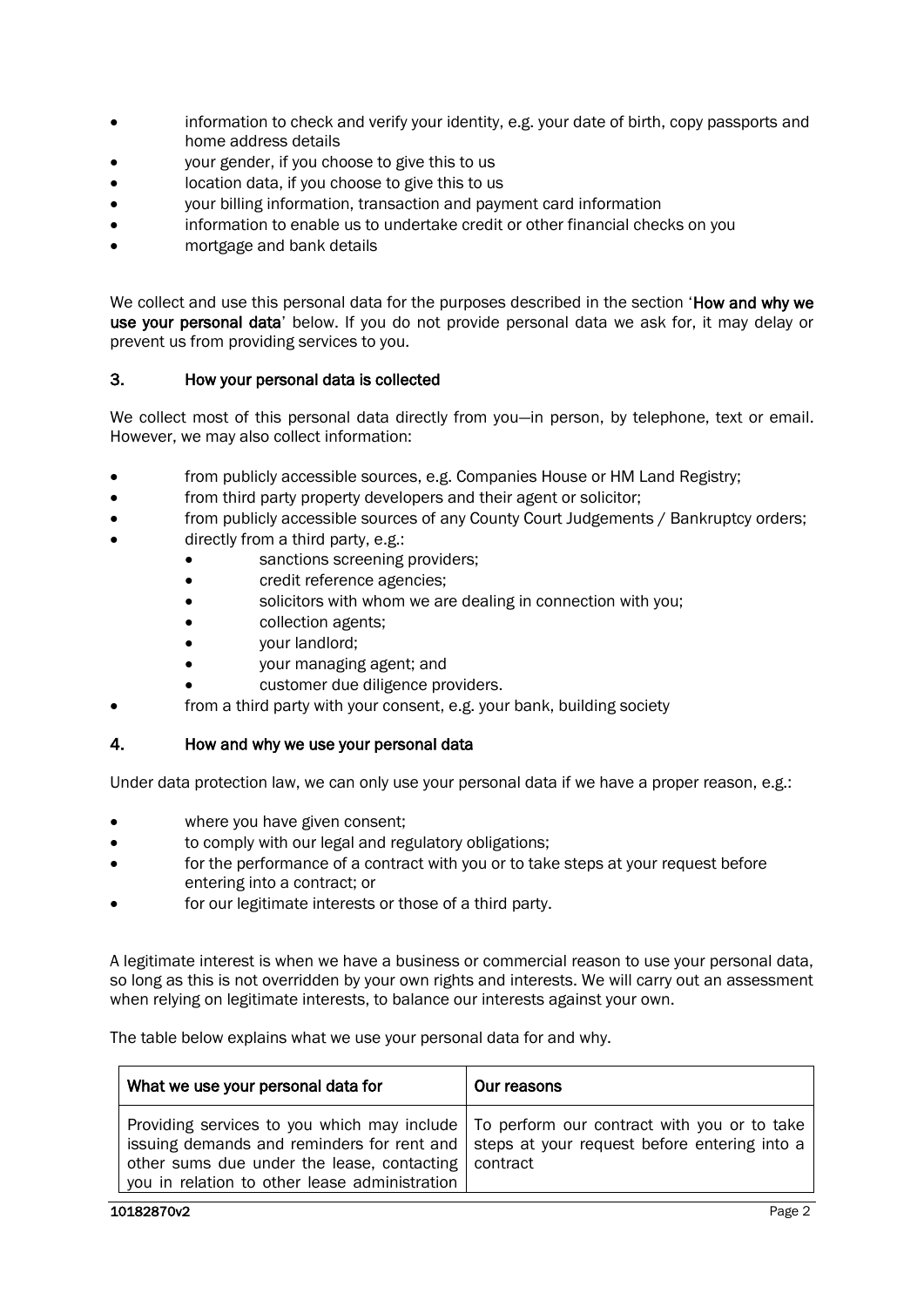| What we use your personal data for                                                                                                                                                                              | Our reasons                                                                                                                                                                                                                                                                                                 |
|-----------------------------------------------------------------------------------------------------------------------------------------------------------------------------------------------------------------|-------------------------------------------------------------------------------------------------------------------------------------------------------------------------------------------------------------------------------------------------------------------------------------------------------------|
| matters such as subletting, consent or lease<br>assignment requirements, and contacting you<br>in relation to options to buy, extend or redeem<br>our client's interest                                         |                                                                                                                                                                                                                                                                                                             |
| Providing services to third parties                                                                                                                                                                             | To perform services for third parties where you<br>have an arrangement with or commitment to<br>such third party i.e. for managing agents or<br>landlords<br>For our legitimate interest as property agent,<br>fulfilling our client's legal and contractual<br>obligations in accordance with the property |
|                                                                                                                                                                                                                 | lease or conveyance                                                                                                                                                                                                                                                                                         |
| Preventing and detecting fraud against you or<br><b>us</b>                                                                                                                                                      | For our legitimate interest, i.e. to minimise<br>fraud that could be damaging for you and/or<br><b>us</b>                                                                                                                                                                                                   |
| Conducting checks to identify our customers<br>and verify their identity                                                                                                                                        | To comply with our legal and regulatory<br>obligations                                                                                                                                                                                                                                                      |
| Screening for financial and other sanctions or<br>embargoes                                                                                                                                                     |                                                                                                                                                                                                                                                                                                             |
| Other activities necessary to comply with<br>professional, legal and regulatory obligations<br>that apply to our business, e.g. under health<br>and safety law or rules issued by our<br>professional regulator |                                                                                                                                                                                                                                                                                                             |
| To enforce legal rights or defend or undertake<br>legal proceedings                                                                                                                                             | Depending on the circumstances:                                                                                                                                                                                                                                                                             |
|                                                                                                                                                                                                                 | -to comply with our legal and regulatory<br>obligations;                                                                                                                                                                                                                                                    |
|                                                                                                                                                                                                                 | -in other cases, for our legitimate interests,<br>i.e. to protect our business, interests and<br>rights;                                                                                                                                                                                                    |
|                                                                                                                                                                                                                 | -to assists our clients in protecting their<br>business, interests and enforcing their rights;                                                                                                                                                                                                              |
| Ensuring business policies are adhered to, e.g.<br>policies covering security and internet use                                                                                                                  | For our legitimate interests, i.e. to make sure<br>we are following our own internal procedures,<br>so we can deliver the best service to you                                                                                                                                                               |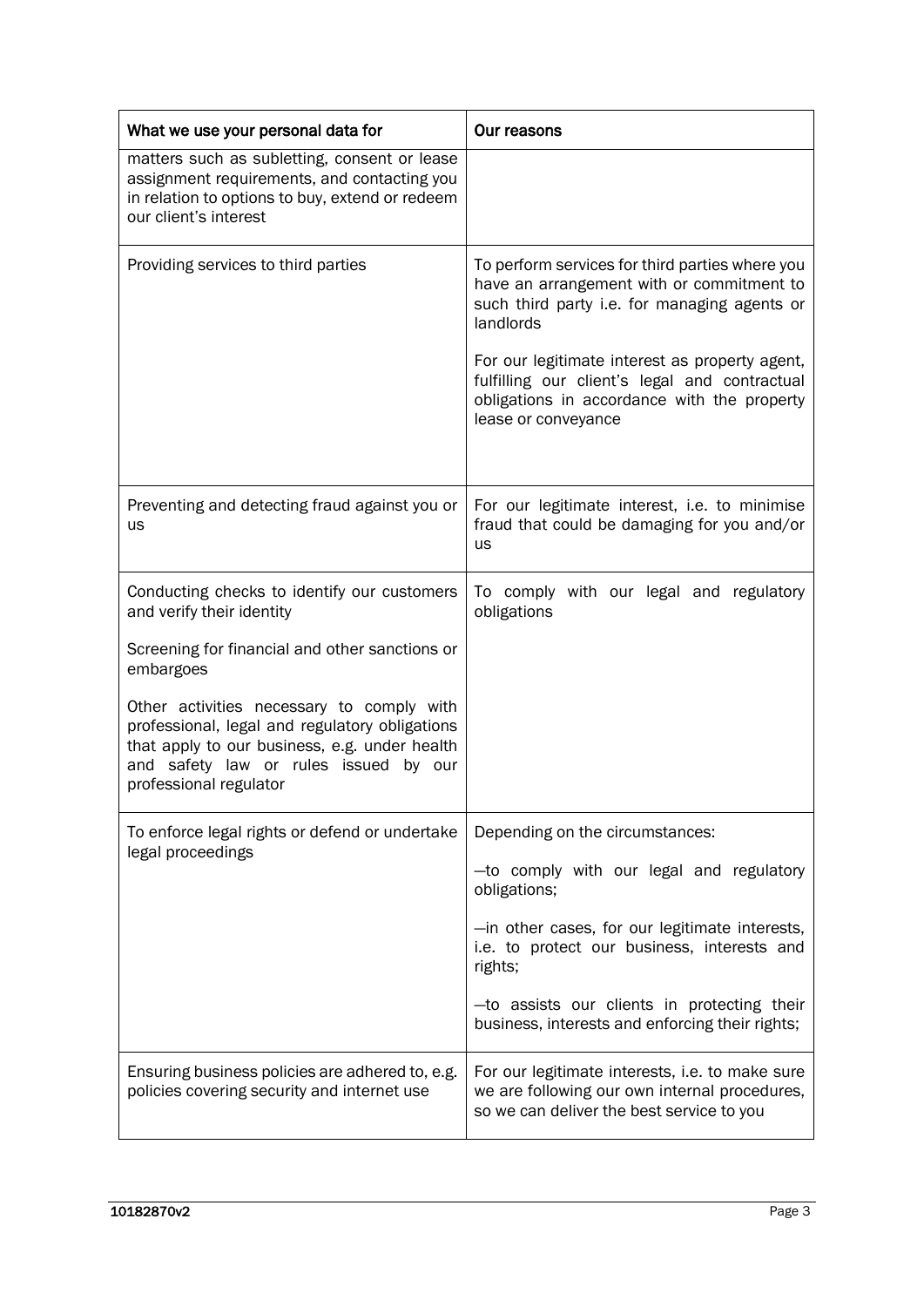| What we use your personal data for                                                 | Our reasons                                                                                                                                                                                                                                                                                                                                                                                                                                                                                       |
|------------------------------------------------------------------------------------|---------------------------------------------------------------------------------------------------------------------------------------------------------------------------------------------------------------------------------------------------------------------------------------------------------------------------------------------------------------------------------------------------------------------------------------------------------------------------------------------------|
| Operational reasons, such as improving<br>efficiency, training and quality control | For our legitimate interests, i.e. to be as<br>efficient as we can so we can deliver the best<br>service to you at the best price                                                                                                                                                                                                                                                                                                                                                                 |
| Ensuring the confidentiality of commercially<br>sensitive information              | Depending on the circumstances:<br>-for our legitimate interests, i.e. to protect<br>trade secrets and other commercially valuable<br>information;<br>-to comply with our legal and regulatory<br>obligations                                                                                                                                                                                                                                                                                     |
| <b>Preventing</b><br>unauthorised<br>and<br>access<br>modifications to systems     | Depending on the circumstances:<br>-for our legitimate interests, i.e. to prevent<br>and detect criminal activity that could be<br>damaging for you, or clients and/or us;<br>-to comply with our legal and regulatory<br>obligations                                                                                                                                                                                                                                                             |
| Protecting the security of systems and data<br>used to provide the services        | To comply with our legal and regulatory<br>obligations<br>We may also use your personal data to ensure<br>the security of systems and data to a standard<br>that goes beyond our legal obligations, and in<br>those cases our reasons are for our legitimate<br>interests, i.e. to protect systems and data and<br>to prevent and detect criminal activity that<br>could be damaging for you, our clients and/or<br>us                                                                            |
| Updating customer records                                                          | Depending on the circumstances:<br>-to perform our contract with you or to take<br>steps at your request before entering into a<br>contract;<br>-to perform our contract with our clients<br>where you are a customer/tenant and we are<br>maintaining records on behalf of our clients;<br>-to comply with our legal and regulatory<br>obligations;<br>-for our legitimate interests, e.g. making sure<br>that we can keep in touch with our customers<br>about existing orders and new products |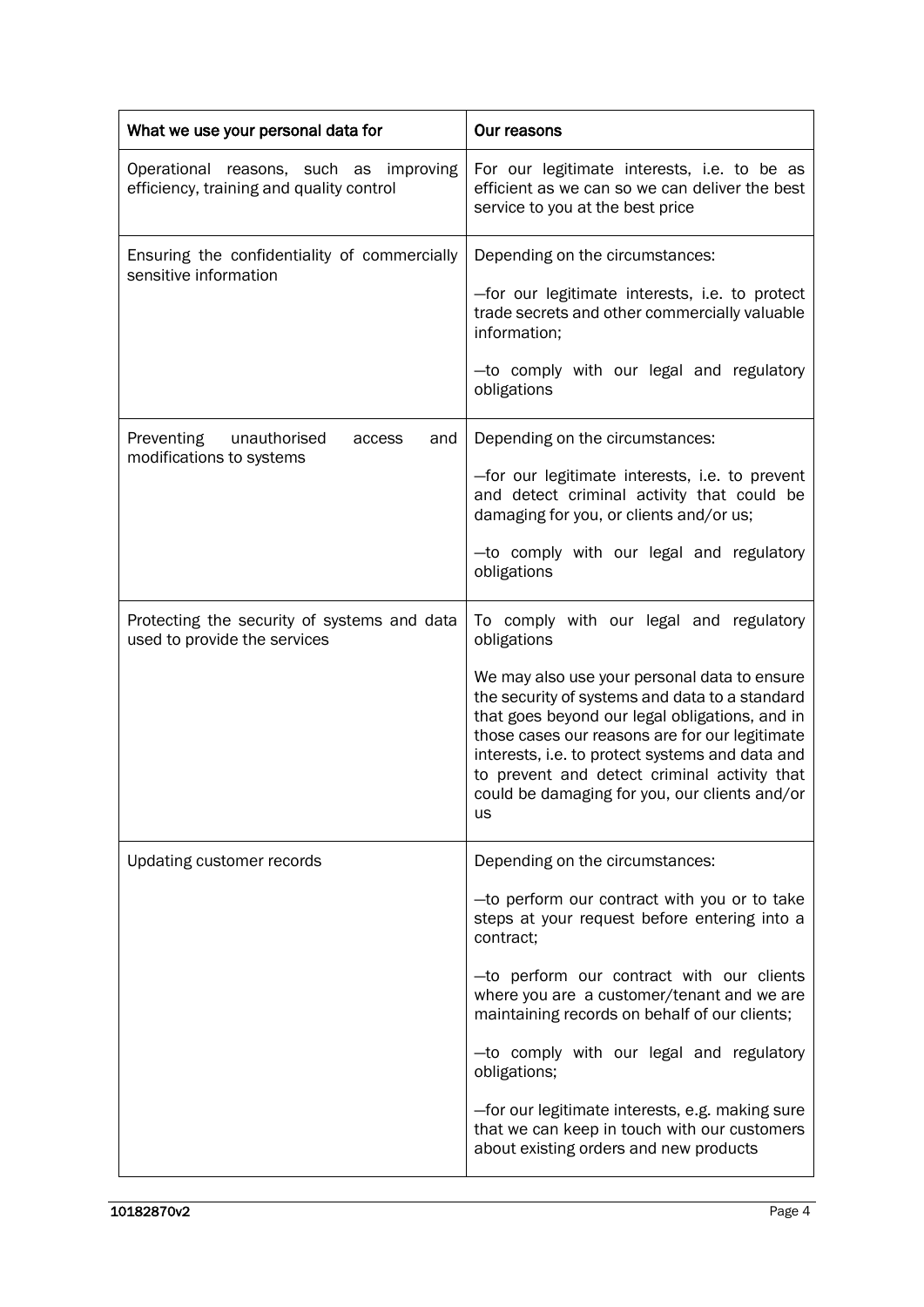| What we use your personal data for                                                                                                                                                                                                                                                                                                                                                                                                                                           | Our reasons                                                                                                                                                                                                                                                             |
|------------------------------------------------------------------------------------------------------------------------------------------------------------------------------------------------------------------------------------------------------------------------------------------------------------------------------------------------------------------------------------------------------------------------------------------------------------------------------|-------------------------------------------------------------------------------------------------------------------------------------------------------------------------------------------------------------------------------------------------------------------------|
| Statutory returns                                                                                                                                                                                                                                                                                                                                                                                                                                                            | To comply with our legal and regulatory<br>obligations                                                                                                                                                                                                                  |
| Ensuring safe<br>staff<br>working practices,<br>administration and assessments                                                                                                                                                                                                                                                                                                                                                                                               | Depending on the circumstances:<br>-to comply with our legal and regulatory<br>obligations;<br>-for our legitimate interests, e.g. to make sure<br>we are following our own internal procedures<br>and working efficiently so we can deliver the<br>best service to you |
| Marketing our services to:<br>-existing and former customers;<br>-third parties who have previously expressed<br>an interest in our services;<br>-third parties with whom we have had no<br>previous dealings.                                                                                                                                                                                                                                                               | For our legitimate interests, i.e. to promote our<br>business to existing and former customers                                                                                                                                                                          |
| Credit reference checks via external credit<br>reference agencies                                                                                                                                                                                                                                                                                                                                                                                                            | For our and our clients' legitimate interests,<br>clients and<br>to<br>our<br>their<br>i.e.<br>ensure<br>clients/tenants are likely to be able to pay for<br>leasehold<br>services/rent<br>and<br>other<br>commitments                                                  |
| External audits and quality checks, e.g. for ISO<br>or Investors in People accreditation and the<br>audit of our accounts                                                                                                                                                                                                                                                                                                                                                    | Depending on the circumstances:<br>-for our legitimate interests, i.e. to maintain or<br>obtain quality assurance accreditations;<br>-to comply with our legal and regulatory<br>obligations                                                                            |
| To share your personal data with members of<br>our group and third parties that will or may<br>take control or ownership of some or all of our<br>business (and professional advisors acting on<br>our or their behalf) in connection with a<br>significant<br>corporate<br>transaction<br>or<br>restructuring, including a merger, acquisition,<br>asset sale, initial public offering or in the event<br>of our insolvency<br>In such cases information will be anonymised | Depending on the circumstances:<br>-to comply with our legal and regulatory<br>obligations;<br>-in other cases, for our legitimate interests,<br>i.e. to protect, realise or grow the value in our<br>business and assets                                               |
| where possible and only shared where<br>necessary                                                                                                                                                                                                                                                                                                                                                                                                                            |                                                                                                                                                                                                                                                                         |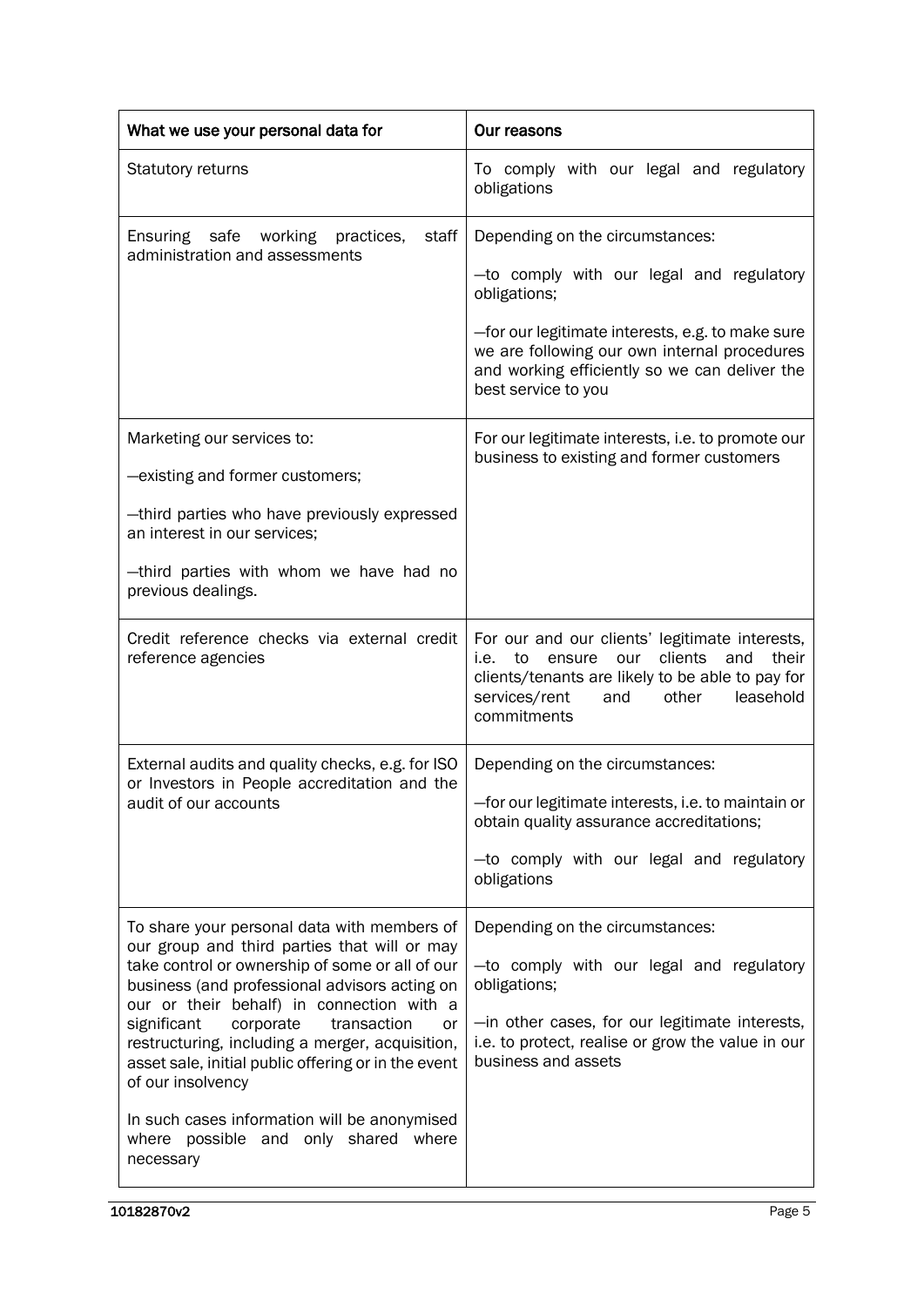## 5. How and why we use your personal data—sharing

See 'Who we share your personal data with' for further information on the steps we will take to protect your personal data where we need to share it with others.

# 6. Who we share your personal data with

We routinely share personal data with:

- companies within the same corporate group or under common control
- clients (landlords and management companies), their directors and employees
- site staff, other managing agents, contractors
- insurance companies and intermediaries such as brokers and loss adjusters
- accountants, debt collection agencies
- Local Authorities, emergency services such as police and fire brigade
- Regulatory bodies.
- third parties we use to help deliver our services to you, e.g. payment service providers, manging agents, landlords
- other third parties we use to help us run our business, e.g. website hosts and software service providers
- our bank
- other parties to your lease or who manage the administration of your lease and/or other property arrangements i.e. landlords, third parties also instructed by your landlord and/or property owner in connection with your lease/property management;
- professional block managers / surveyors

We or the third parties mentioned above occasionally also share personal data with:

- our and their external auditors, e.g. in relation to the audit of our accounts, in which case the recipient of the information will be bound by confidentiality obligations;
- our and their professional advisors (such as lawyers and other advisors), in which case the recipient of the information will be bound by confidentiality obligations;
- law enforcement agencies, courts, tribunals and regulatory bodies to comply with our legal and regulatory obligations and/or to obtain the enforcement of your legal obligations to us and/or our clients
- other parties that have or may acquire control or ownership of our business (and our or their professional advisers) in connection with a significant corporate transaction or restructuring, including a merger, acquisition, asset sale, share sale, initial public offering or in the event of our insolvency—usually, information will be anonymised, but this may not always be possible. The recipient of any of your personal data will be bound by confidentiality obligations.

### 7. Who we share your personal data with—further information

If you would like more information about who we share our data with and why, please contact us (see 'How to contact us' below).

#### 8. Where your personal data is held

Personal data may be held at our offices and those of our group, service providers, representatives and agents as described above (see above: 'Who we share your personal data with').

### 9. How long your personal data will be kept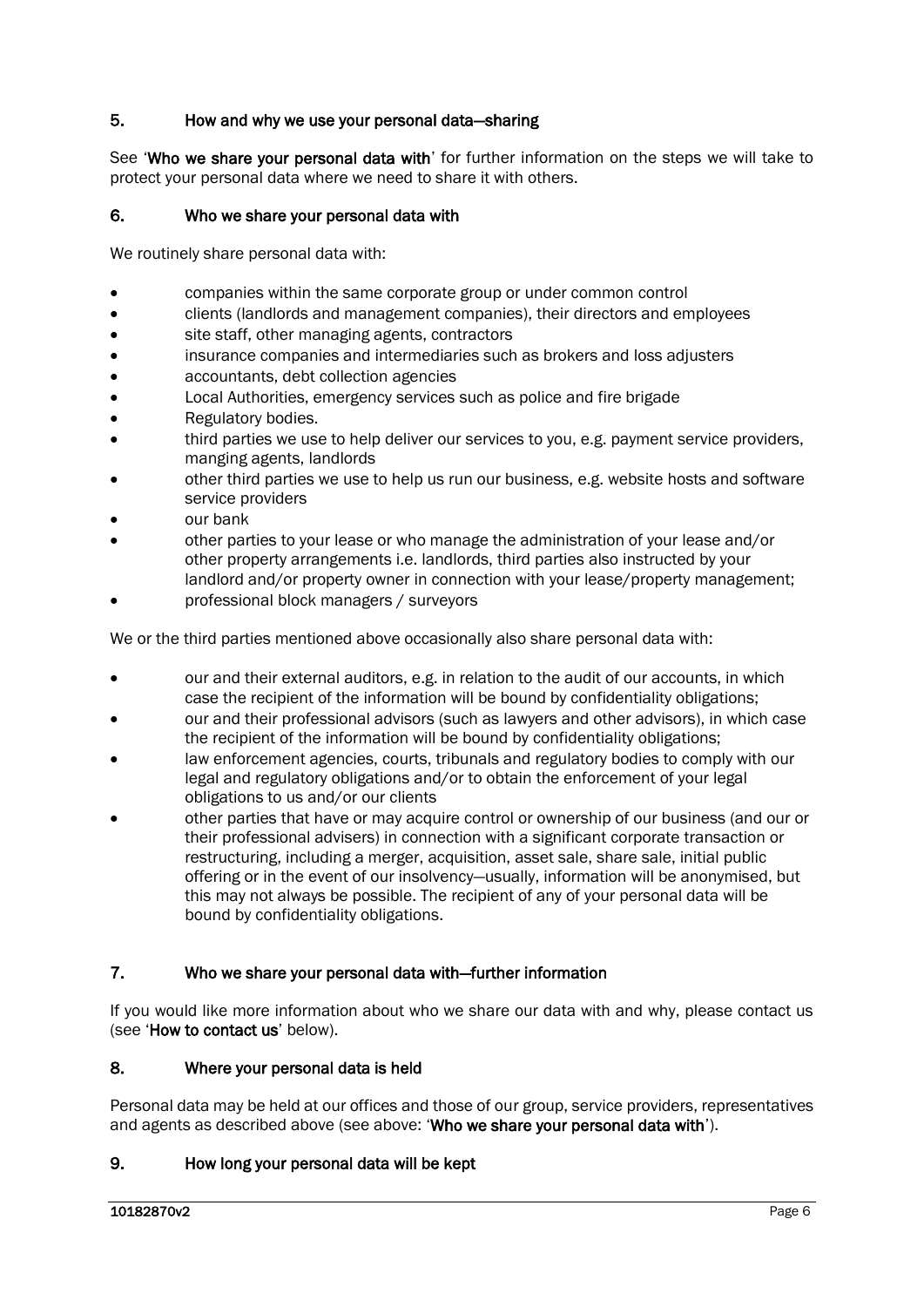We will not keep your personal data for longer than we need it for the purpose for which it is used. For example:

- accounting records are retained for 7 years (as required by the Companies Act 2006 plus 1 year);
- property information (e.g. deeds and leases) are kept for the period where you are the owner and then for a further 3 years after the termination of us as managing agent.

Different retention periods apply for different types of personal data.

If you no longer have an account with us or we are no longer providing services to you, we will delete or anonymise your account data after seven years.

# 10. Your rights

You have the following rights, which you can exercise free of charge:

| Access                                               | The right to be provided with a copy of your<br>personal data                                                                                                                                                                                                                                                                                                               |
|------------------------------------------------------|-----------------------------------------------------------------------------------------------------------------------------------------------------------------------------------------------------------------------------------------------------------------------------------------------------------------------------------------------------------------------------|
| Rectification                                        | The right to require us to correct any mistakes<br>in your personal data                                                                                                                                                                                                                                                                                                    |
| Erasure (also known as the right to be<br>forgotten) | The right to require us to delete your personal<br>data-in certain situations                                                                                                                                                                                                                                                                                               |
| Restriction of processing                            | The right to require us to restrict processing of<br>your personal data in certain circumstances,<br>e.g. if you contest the accuracy of the data                                                                                                                                                                                                                           |
| Data portability                                     | The right to receive the personal data you<br>provided to us, in a structured, commonly used<br>and machine-readable format and/or transmit<br>that data to a third party-in certain situations                                                                                                                                                                             |
| To object                                            | The right to object:<br>-at any time to your personal data being                                                                                                                                                                                                                                                                                                            |
|                                                      | processed for direct marketing (including<br>profiling);                                                                                                                                                                                                                                                                                                                    |
|                                                      | -in certain other situations to our continued<br>processing of your personal data,<br>e.g.<br>processing carried out for the purpose of our<br>legitimate<br>interests<br>unless<br>there<br>are<br>compelling legitimate<br>grounds<br>for<br>the<br>processing to continue or the processing is<br>required for the establishment, exercise or<br>defence of legal claims |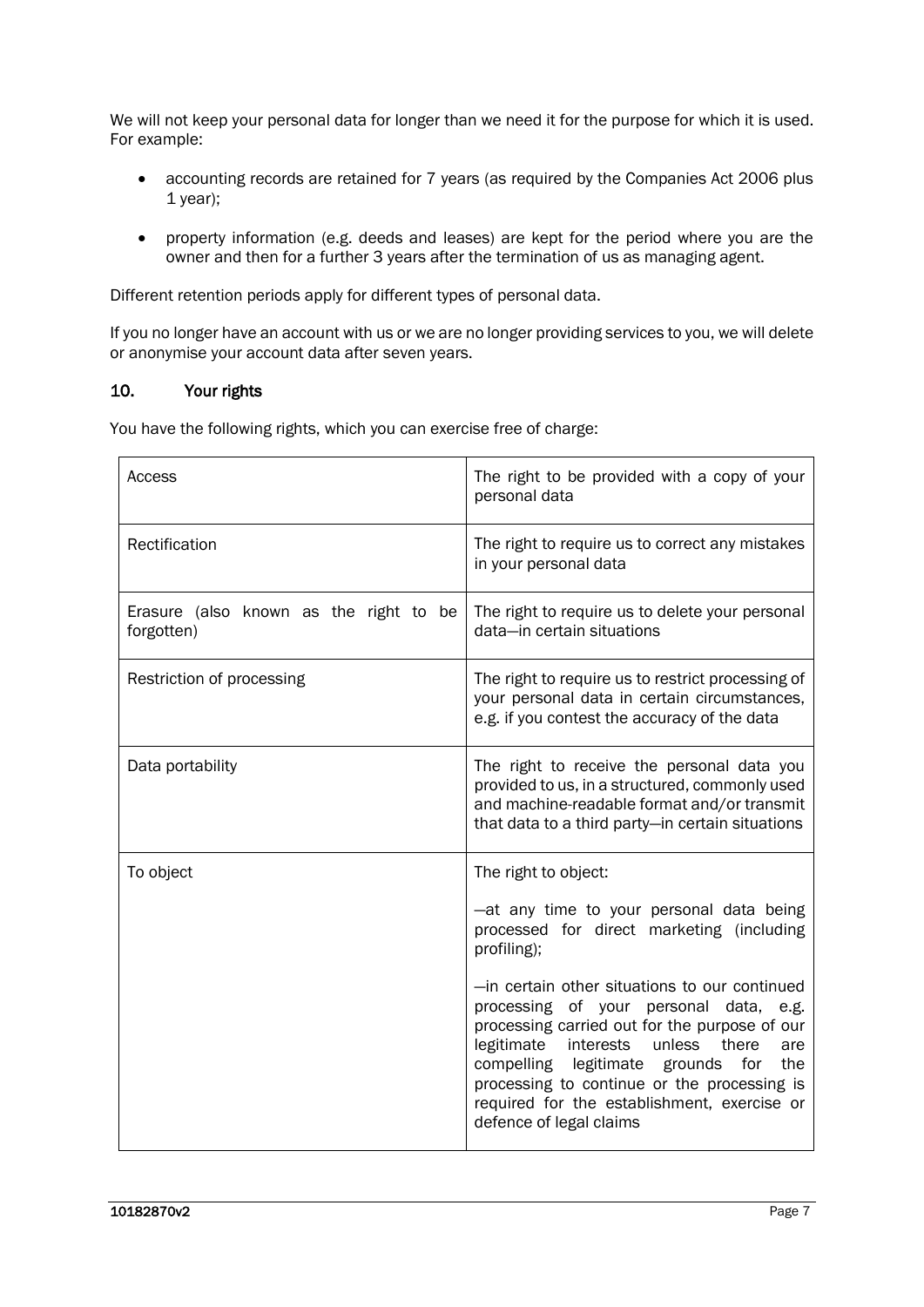| Not to be subject to automated individual<br>decision making | The right not to be subject to a decision based<br>solely on automated processing (including<br>profiling) that produces legal effects<br>concerning you or similarly significantly affects<br>you |
|--------------------------------------------------------------|----------------------------------------------------------------------------------------------------------------------------------------------------------------------------------------------------|
| The right to withdraw consents                               | If you have provided us with a consent to use<br>your personal data, you have a right to<br>withdraw that consent easily at any time                                                               |
|                                                              | You may withdraw consents by [insert details<br>as relevant depending on consents]                                                                                                                 |
|                                                              | Withdrawing a consent will not affect the<br>lawfulness of our use of your personal data in<br>reliance on that consent before it was<br>withdrawn                                                 |

For more information on each of those rights, including the circumstances in which they apply. please contact us (see 'How to contact us' below) or see the Guidance from the UK Information Commissioner's Office (ICO) on individuals' rights.

If you would like to exercise any of those rights, please:

- complete a data subject request form; or
- email. call or write to us-see below: 'How to contact us'; and
- provide enough information to identify yourself (e.g. your full name, address and customer or matter reference number) and any additional identity information we may reasonably request from you;
- let us know what right you want to exercise and the information to which your request relates.

### 11. Keeping your personal data secure

We have appropriate security measures to prevent personal data from being accidentally lost or used or accessed unlawfully. We limit access to your personal data to those who have a genuine business need to access it. Those processing your personal data will do so only in an authorised manner and are subject to a duty of confidentiality.

We also have procedures to deal with any suspected data security breach. We will notify you and any applicable regulator of a suspected data security breach where we are legally required to do so.

#### 12. How to complain

Please contact us if you have any queries or concerns about our use of your personal data (see below 'How to contact us'). We hope we will be able to resolve any issues you may have.

You also have the right to lodge a complaint with the Information Commissioner in the UK

The UK's Information Commissioner may be contacted using the details at https://ico.org.uk/make-a-complaint or by telephone: 0303 123 1113.